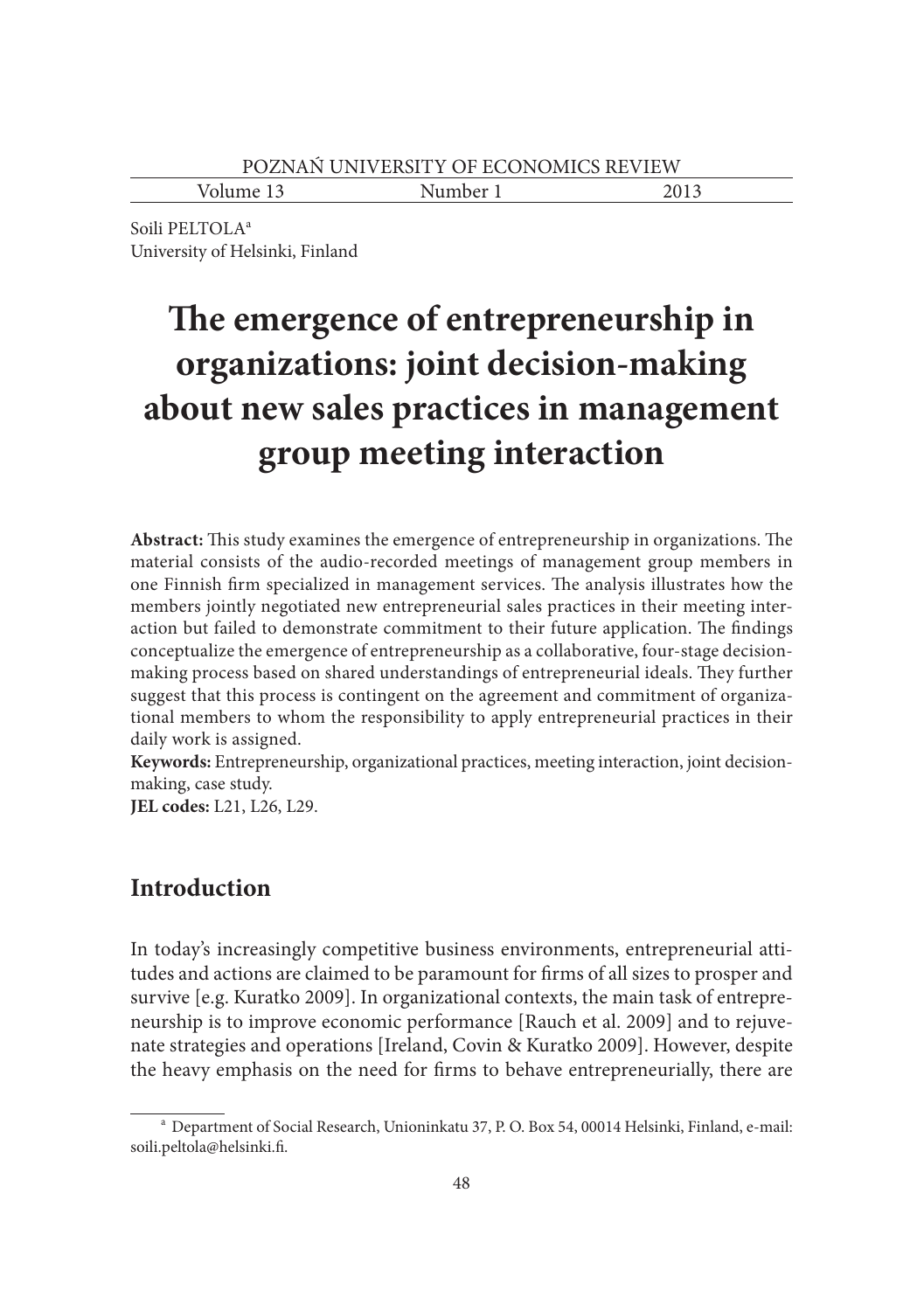surprisingly few empirical studies on the processes of how organizations *become* entrepreneurial [see, however, Peltola 2012]. For instance, the concept of entrepreneurial orientation (EO) that defines the entrepreneurial behavior of organizations [Covin & Slevin 1991] regards entrepreneurial actions and their outcomes as already accomplished facts by utilizing archival performance data and assessments of past activities when measuring the hypothetical entrepreneurial behavior of firms [Covin & Slevin 1989; Rauch et al. 2009]. On a similar note, the theoretical models of corporate entrepreneurship (CE) define important antecedents and elements of entrepreneurship [e.g. Ireland, Covin & Kuratko 2009], but fail to explain how entrepreneurial practices *emerge* in the everyday reality of organizations. As Steyaert [2007; 1997] argues, scholars have thus far largely omitted to explain the entrepreneurial processes of emergence within organizations and how they are enacted in social interaction. The present study aims to contribute to this underexplored topic.

Change is an essential element of entrepreneurial processes [Steyaert 2007]. Change occurs when habitual practices of doing are transformed into new ones after practical experience has shown that the current ones no longer serve the organization. Change processes typically take place in interaction situations, such as meetings, where participants bring outdated practices to the center of attention and negotiate how they should be reformulated.

In organizational life, meetings are, in fact, the very situations in which firms produce and reproduce themselves, where firm activities are created and maintained, and where divergent issues meet and potentially merge [Boden 1994; Drew & Heritage, 1992]. Meetings can therefore be considered central places where entrepreneurship can also emerge in social interaction, and where attempts aim to renew and maintain it as an interactional joint achievement of the meeting participants [see Asmuß & Svennevig 2009]. For example, regarding the development of the concept of EO, Miller [2011] suggests that meetings could be particularly informative in offering new insights into how directors discuss their entrepreneurial activities.

The purpose of this study is to explain in detail the discourse in which new entrepreneurial sales practices are negotiated in the meeting interaction of one Finnish case firm's management group. The interaction discourse described here is obviously but one possible version of what can be understood and meant by entrepreneurship. In fact, entrepreneurship as defined in theoretical literature, entrepreneurship operationalized as a particular type of competitive behavior of organizations, and entrepreneurship constructed in different occasions and circumstances represent various versions of entrepreneurship that may overlap or differ. The fact that there is no absolute or objective meaning of entrepreneurship does not prevent scholars from discussing entrepreneurship as a socially and discursively constructed phenomenon.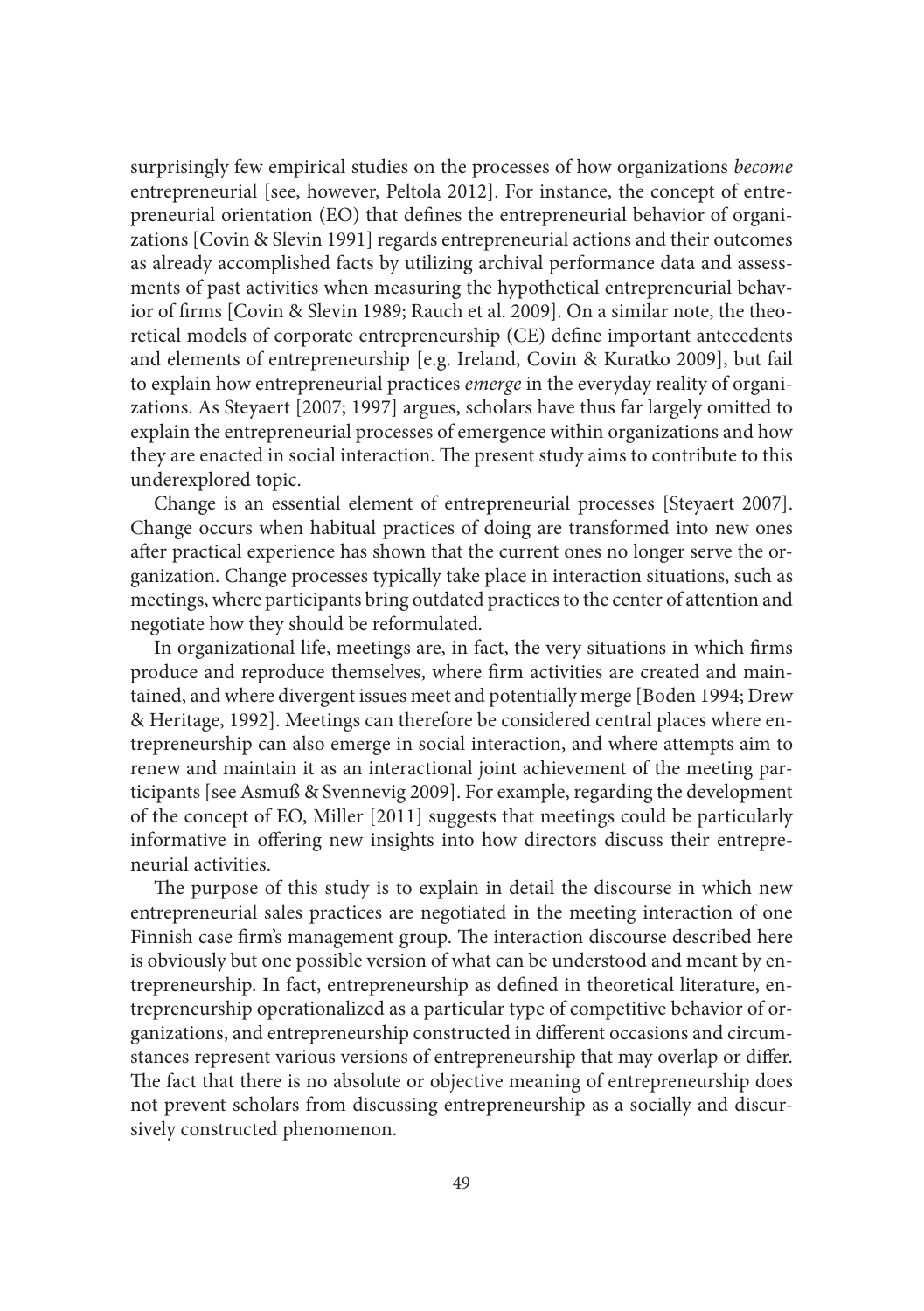## **1. Joint decision-making as an interactional achievement**

The present analysis takes advantage of established interaction structures of joint decision-making, proposals and complaints that conversation analysis has already laid out. Applying conversation-analytical tools to fine-grained analyses of discourse in this manner is common in discursive psychology [Billig 1999].

In interaction situations, *joint decision-making* normally begins with descriptions and assessments of the present situation, and then progresses to creating a solution for a different, better future [Huisman 2001]. Decision-making sequences typically entail discussing and deciding about more or less distant future activities, proposing appropriate solutions to identified problems, as well as building a joint commitment to them [Stevanovic & Peräkylä 2012; Gunnarsson 2006].

The depiction of present situations may take the form of *complaints*. Complaints express discontent about a state of affairs for which someone is responsible [Heinemann] & Traverso 2009]. Thus, they are inherently negative [Edwards 2005]. Attributing responsibility to a person or an organization renders complaining potentially problematic. Therefore, speakers tend not to engage in complaining without sufficient grounds and may not even label their action as complaining, but as criticizing or reporting facts instead [Edwards 2005]. In addition, interaction participants can completely refrain from affiliating with the complainant or joining the complaining activity. This is because, by demonstrating affiliation with one participant, a speaker necessarily disaffiliates with another and potentially harms this relationship [Heinemann & Traverso 2009].

Stevanovic [2012] conceptualizes joint decision-making by a hierarchical fourstage process: 1) proposal, 2) access, 3) agreement and 4) commitment. The process typically begins with a proposal that becomes established as a joint decision when participants have a shared understanding of the content of the proposal (i.e., access to common knowledge on which the proposal is grounded), agree with the proposer's opinion, and demonstrate commitment to the suggested future action. The hierarchical nature of the decision-making process allows participants to also bypass the stages of access and agreement. In those cases, the decision-making sequence results in a non-decision.

Joint decision-making sequences indeed often end without the participants reaching a decision or the process can continue in forthcoming interaction situations [Huisman 2001]. Proposals may hence not only win approval as such or with qualifications and modifications, but also be rejected either overtly or implicitly. Participants have several techniques to steer the discussion towards a non-decision without becoming accountable for doing that [Stevanovic 2012; Houtkoop 1987]. They can, for example, postpone their responses by asking further information at the access stage. On the other hand, if agreement is wanting, the pro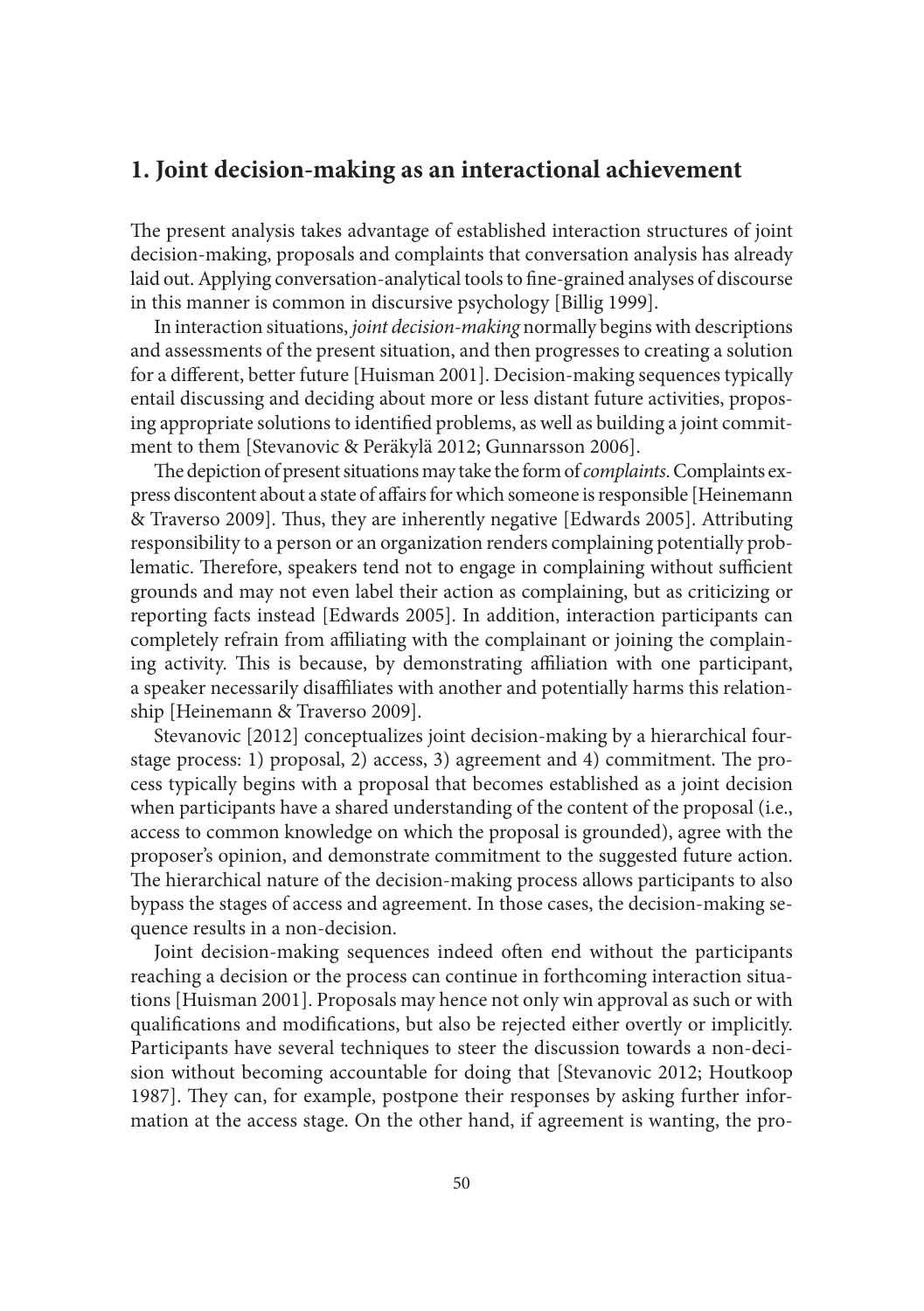poser may also try to pursue more adequate responses from the other participants [Pomerantz 1984b].

*Proposals* invite recipients to perform some action in the future and to comply with the proposed action [Houtkoop 1987]. Proposals can take different forms, such as requests, offers, invitations and suggestions [Houtkoop-Steenstra 1990]. Participants can elaborate the proposals further by offering subsequent versions [Davidsson 1984] of them. In joint decision-making, every proposal inherently implicates that there is a decision to be made and that this decision is contingent upon participants' commitment [Stevanovic & Peräkylä 2012]. In other words, proposals indicate that the decision should be reached together instead of proposers imposing their views on the other participants [Stevanovic 2012]. Therefore, in order to guarantee a genuinely joint decision, the task of moving the discussion towards a decision rests on the recipients and not on the proposer. Even though this may lead to the abandonment of the proposal, the proposer typically takes this risk to avoid forcing unilateral decisions on others.

Joint decision-making further evokes two specific authority-related issues about the proposed future action: who is authorized to define and determine this action, and who should then perform it [Stevanovic & Peräkylä 2012]. Decision-making sequences that start with a proposal place participants in a symmetrical position from which to agree or disagree on and to commit to the suggested future action. In comparison to decision announcements, proposals encourage positive assessment without undermining individual participants' authority to freely evaluate the proposal. Commitment must, however, be separated from the actual performance of the desired action [Stevanovic & Peräkylä 2012]. They are often two different issues, as a mere display of commitment can take place in interactive situations regardless of what happens afterwards.

# **2.** The case firm

The case firm offers consultative business management services to other organizations. This study addresses the management group (i.e. the managing director and five other directors) of this small privately-owned Finnish enterprise. Besides serving in their capacity as executive directors, the management group members were also intensely involved in their firm's daily activities as salespersons. They thus played an interesting dual role, as they were responsible for both the firm's overall strategy as well as how this strategy was implemented on a practical level within the organization.

The material comprises the meeting talk of the case firm's managing group. Altogether five consecutive management group meetings in the normal weekly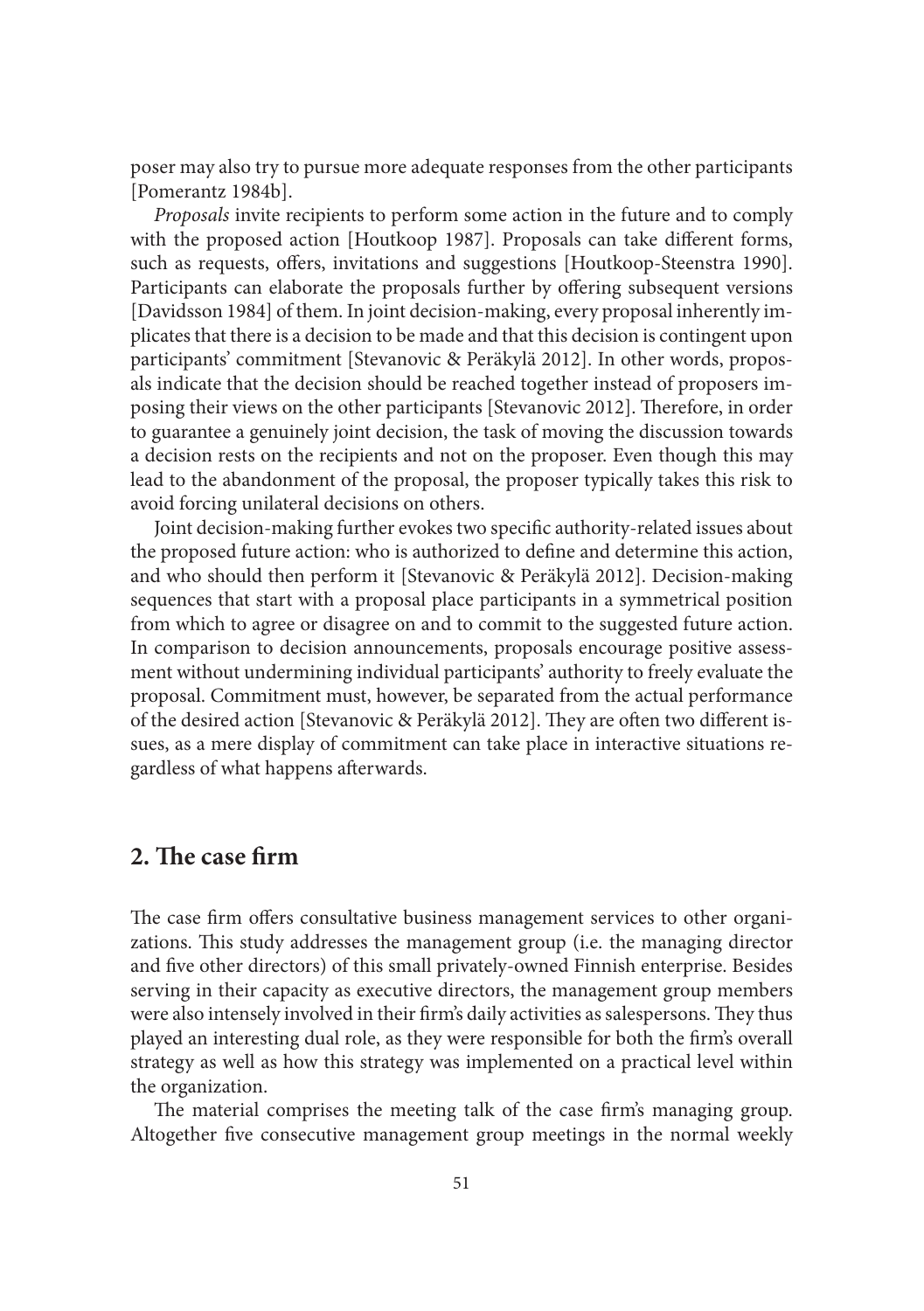meeting sequence line were audio-recorded in January and February 2008, thus constituting a total of approximately 12 hours 40 min. of talk. The meetings were conducted in Finnish and recorded for later transcription (see Appendix 1) and translation with the prior permission of all the members. One of the management group members recorded the meetings. The longest meeting lasted 4.5 hours and was attended by all six members, whereas three to six members attended the other four meetings. The members are identified by the codes A, B, C, D, E and F. The analysis is based on the verbal meeting interaction of the participants.

The typical meeting conversation can be characterized as informal, argumentative and rapid. One indicator of rapidness was the fact that several talk sequences contained many utterance fragments and very few pauses. Because the chairperson did not allocate turns, there was plenty of turn-taking competition and overlapping talk, especially in meetings in which all members were present.

# **3. Joint decision-making about entrepreneurial practices for selling**

The ideal of entrepreneurship was relevant to the case firm as an officially stated key aspect of its strategic goals. In the fourth recorded meeting, the managing director explicated that the firm's culture should emphasize *entrepreneurship* and that one of the strategic elements on an individual level was an *entrepreneur attitude*. At that point, the managing director offered no further explanations as to the specific content, purpose or target of entrepreneurship.

During the analysis, it became evident that the entrepreneurial ideals were linked to solving problems the firm had encountered in selling. The most pressing problem was the need to do something to boost sales. To this practical end, the members negotiated three proposals of new practices to be applied in their future sales activities. The first two proposals *initiate* a new interaction activity, whereas the third is a *response* to a prior turn. At the end of each subsection, the three practices are linked to the theoretical concepts of entrepreneurship.

### *3.1. Presenting a proposal to anticipate client needs*

The first new sales practice concerns a proposal to anticipate client needs as a part of the case firm's general sales culture. The style and tone of the conversation in this sequence was humorous and cheerful. The sequence took place towards the end of the fourth meeting. Immediately before the extract, the members had consulted the agenda to check what issues they still needed to cover, after which member B initiated a new topic: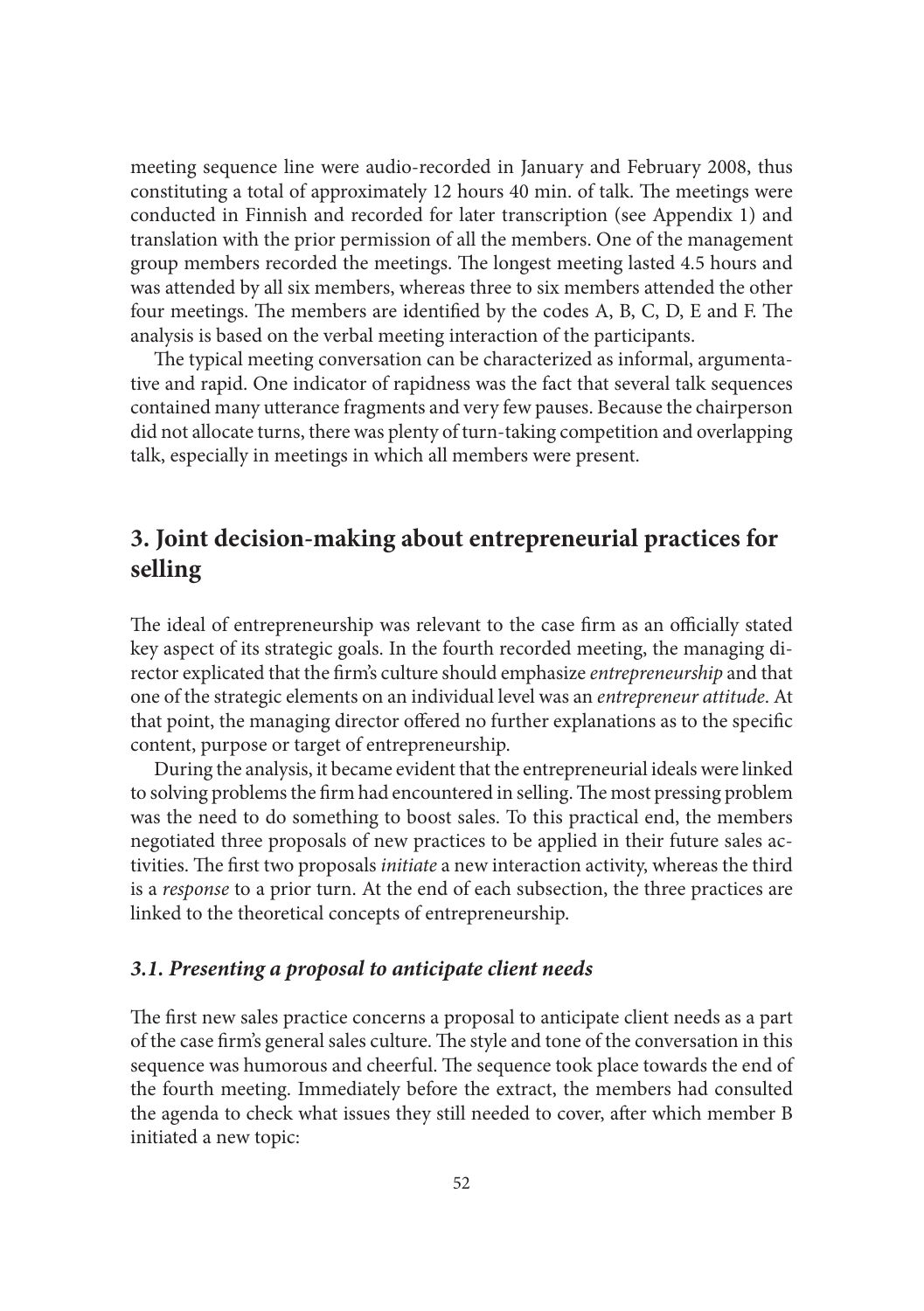#### **Extract 1 (Meeting 4, 2:05:42–2:06:51, three members present) Extract 1–1 PREPARATION** 01 **B: hey this is in my opinion (.) this is well a thought that** 02 **I was actually thinking about (.) I even thoug- even thought that way** 03 **that this would be more like a sales director (.) issue**

#### **Extract 1–2 PROPOSAL**

04 **but (.) should one even more create such a culture that it is even** 05 **a bit (1.5) it is even a bit EMbarrassing that a client contacts us** 06 C: **mm** 07 B: **because in that case (.) in that case we have not been** [**early enough** [we have not () 09 B: **there on the move** 10 C: **yeah** 11 B: **in a way at that point when a client contacts us** 12 **we are already too late** 13 E: **mm**

In the first section (Preparation, lines  $1-3$ ) of the sequence, member B begins by noting that a proposal that follows falls to the official domain of someone else (a 'sales director'). The careful formulations (e.g. 'this is well a thought') can be heard as attending to potential problems that could arise from the fact the proposal lies outside B's own scope of responsibility.

In the second section (Proposal, lines 4–13), B presents the essence of the proposal. Member B suggests that the firm should feel embarrassed if their clients are the first to contact them, rather than the other way around. B formulates the proposal, here as well as throughout the entire sequence, with a mixture of cautious conditional forms and softeners ['a bit', 'in a way'; see Edwards 2000] and more direct forms of talk [e.g. emphasized not]. These formulations appear to help maintain good working relationships with colleagues, but at the same time, render the actual proposal explicit and unambiguous. C agrees with B's idea by partly overlapping talk and repetition of B's exact wordings. B continues with an extra clarification that receives only minimal token acknowledgement from E (line 13). Member B seems to interpret it as insufficient because, thereafter, B begins to pursue a more adequate response from E by offering a subsequent version of the proposal:

#### **Extract 1–3 PROPOSAL REFORMULATION/ASSESSMENT**

```
14 B: you know the (.) the need has already existed there so long that
15 that (.) that in a way like (.) in a sales culture
16 C: mm mm
17 B: it should be just like
18 C: that (.) that is quite I think
19 B: [those cases should always be so that
20 C: [a good (.) good point
21 E: but
22 B: that you would be we would be the first to contact
23 E: hey
```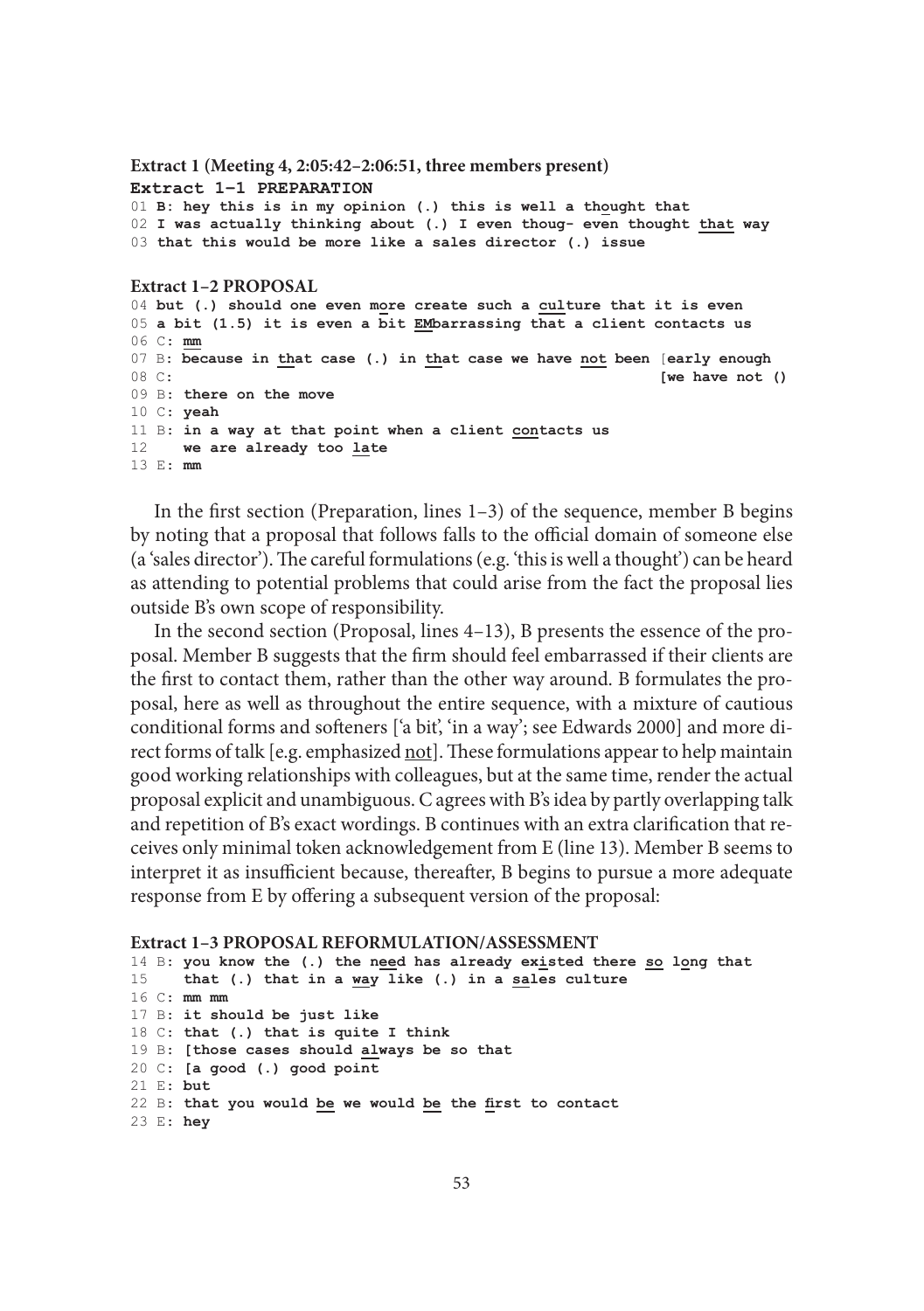In the third section (Proposal reformulation/Assessment, lines 14–23), member B specifies why exactly they should be the first to contact their clients and thus offers the other participants a better access to the justification for the proposal. From a sales point of view, one should 'always' (extreme case formulation; Pomerantz 1986) be the first to understand what one's clients need and the first to inform them of these identified needs. The firm should prevent the accumulation of client needs on the client's side such that the client would feel compelled to contact the firm first. Rather, the firm should anticipate the client's needs before anyone else. After assessing B's viewpoint as 'good', member C reformulates the proposal:

#### **Extract 1–4 AGREEMENT THROUGH ASSESSMENT**

```
24 C: the mi- mindset
25 B: it would be like
26 C: £has to be exactly like that£
27 B: yeah
28 C: £that one knows before the cl(h)ient£
29 E: but
```
#### **Extract 1–5 ASSESSMENT OF PRESENT STATE**

```
30 B: these these (.) well cases that come via telephone
31 E: but
32 B: are more like
33 C: heh
34 B: well that (.) well (.) #well it is good that money is coming in# (.)
35 but [£damn it£
36 C: [heh heh heh heh
37 E: but well actually this has (.) this has been the tendency
38 C: £receiving orders£
```
In the fourth section (Agreement through assessment, lines 24–29), member C agrees with B's idea by assessing it as a mindset the firm should indeed adopt  $[cf.]$ Pomerantz 1984a]. C's talk in this section is marked by smiling and laughing voice. In the fifth section (Assessment of present state, lines  $30-38$ ), B seems to have found adequate agreement on C's part and continues along the humorous lines C has set. Member B further emphasizes the proposal by noting that money coming in as a result of one's own efforts is more valuable than money that comes in from clients that have contacted the firm first. After this comment, C laughs.

During the entire sequence, members C and B intertwine their talk activities in restating and reinforcing B's proposal, whereas E, after offering only minimal token acknowledgement (line 13), remains silent. From line 21 onwards, however, E attempts to gain the next turn. E finally succeeds (line 37) and assesses the actual situation of the firm. Instead of anticipating client needs, the firm tends to merely wait for clients to contact them. Member C accepts this assessment by calling it 're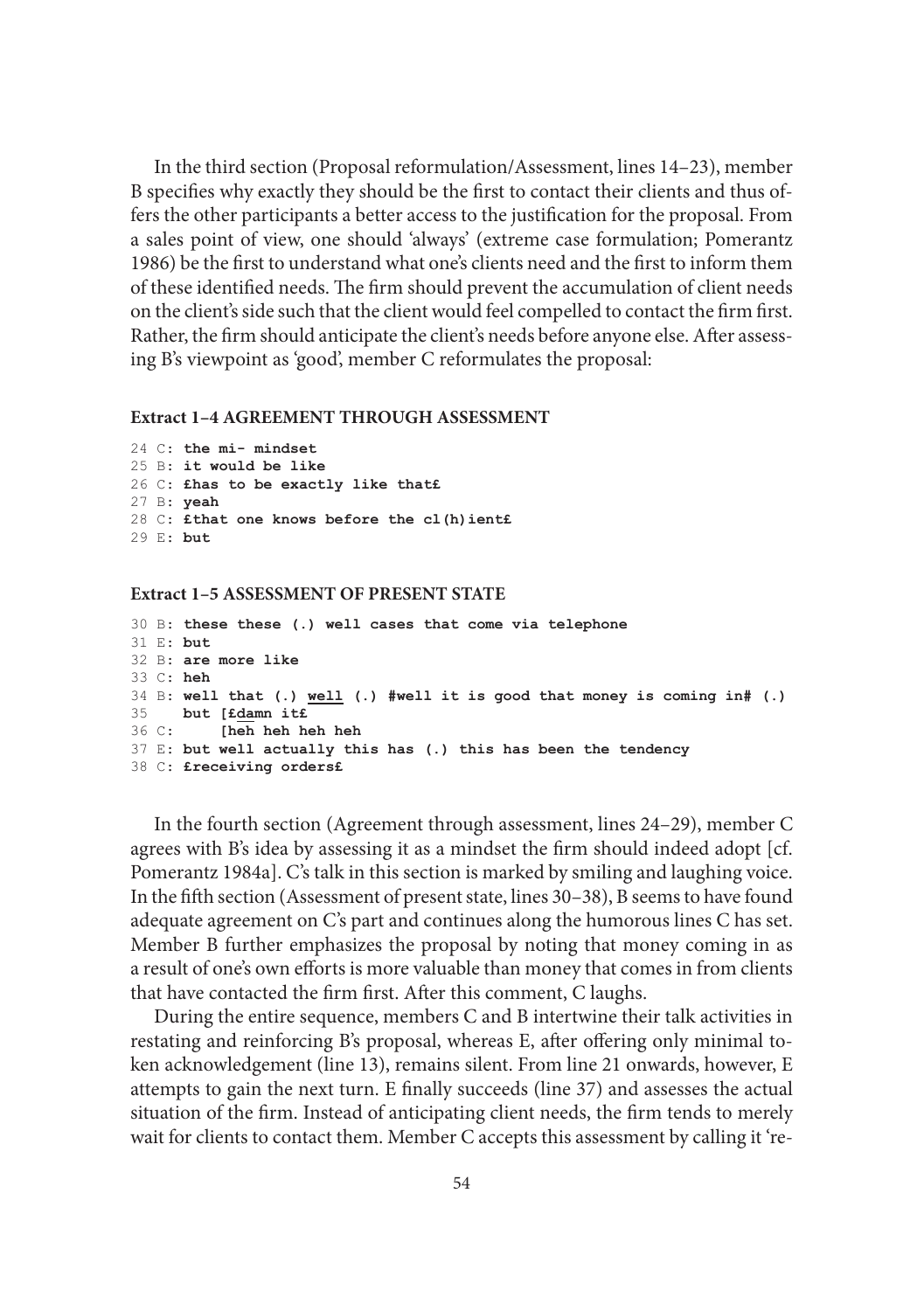ceiving orders'. After this discussion, B further reinforces this proposal by providing an example of failing to personally anticipate one particular client (not shown in the transcript). Thereafter, the discussion moved on to other topics.

In summary, even though the core of the proposal addressed a potentially delicate issue (embarrassing non-action), member B managed to deliver it in an engaging manner without being insulting and to garner initial support for it. Mutual access to the justification of the proposal was constructed by recounting experiences of the unacceptable behavior member B described. No commitment decisions were made, however. From the theoretical viewpoint of entrepreneurship, the idea of anticipating client needs laid out in the sequence can be interpreted to address the proactiveness dimension of entrepreneurial orientation and intrapreneurship. Proactive behavior underscores initiating actions over responding to them, taking the initiative toward clients and being ahead of the market [Antoncic & Hisrich 2003; Lumpkin & Dess 1996, 2001]. B's proposal reinterprets proactiveness as anticipation and links it specifically to clients and their needs. Reactive action, such as merely receiving orders from clients, was described as embarrassing and not in line with a proper sales culture.

# *3.2. Presenting a proposal to apply new perspectives to service development*

The second example of presenting a proposal of new sales practices concerns the firm's service portfolio. Extract 2 is drawn from the beginning of the third meeting. The members discussed the current status of some of their client projects. Member B concluded that these projects mainly revolved around their basic services. Even though these services are crucial to sales now, they are nonetheless services that all their competitors also offer. These observations served as a foundation for the proposal that member B presented next:

### **Extract 2 (Meeting 3, 0:06:07–0:06:42, all members present) Extract 2–1 PROPOSAL**

01 B: **what if one could really look at the entire firm somehow** 02 **like from a completely new perspective (1.0)** like from a completely new perspective  $(1.0)$ 03 **to bring them ((clients)) those kinds of thoughts** 04 **that they have not even been able to think about themselves** 05 **that from which they could look at** 06 A: **mm**

In the first section (Proposal, lines  $1-6$ ), member B suggests that they view their clients ('the entire firm') from a perspective that is so new, no one has thought of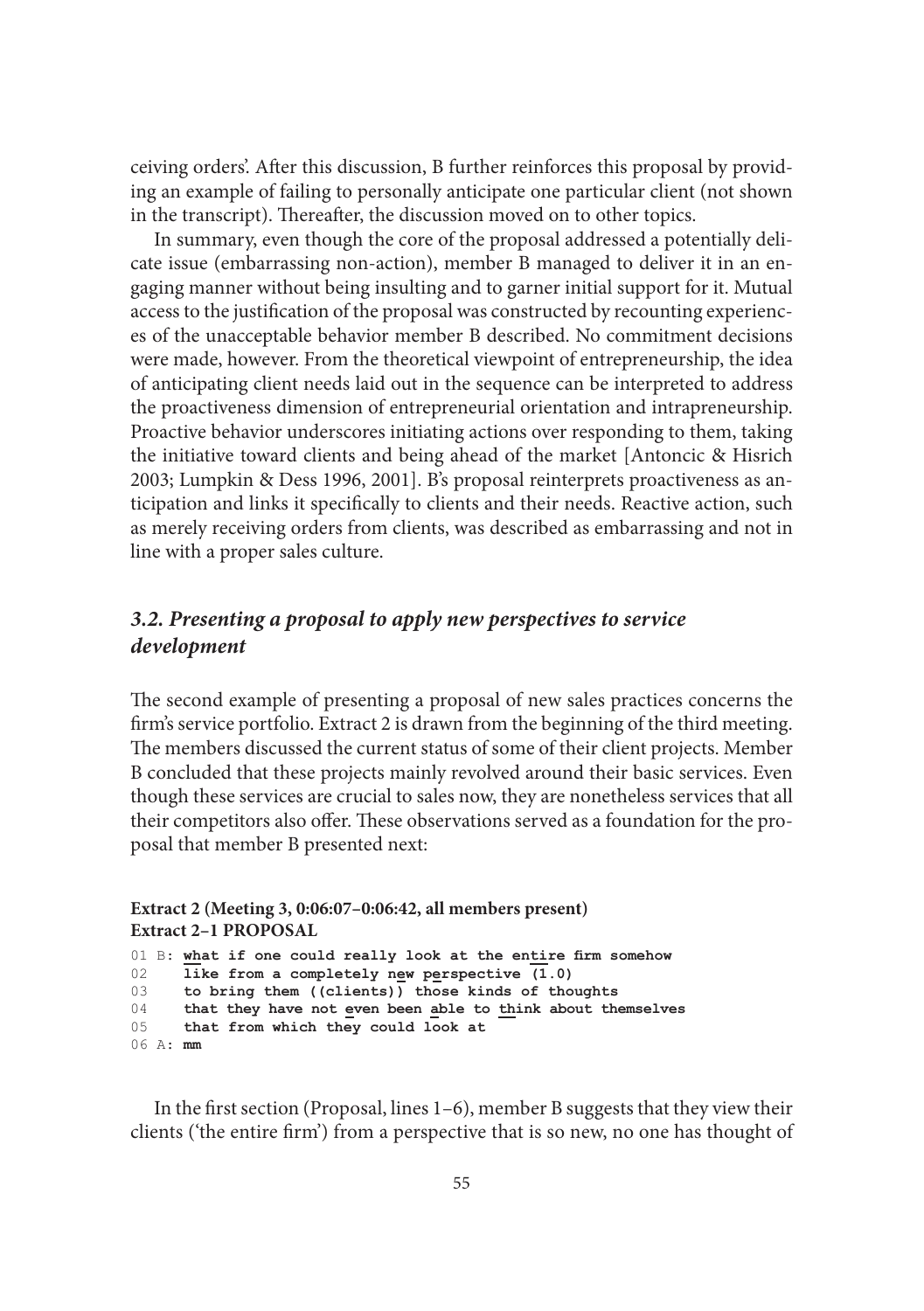it before. The essence of this proposal is in presenting clients with something unheard of that could make them realize their business in a new way. Even though the proposal contains enthusiasm about the new idea ('really', 'completely new'), B's expressions ('somehow', 'what if ') evince some doubt. Member B does not seem to take it for granted that these new perspectives would automatically or easily emerge. Rather, such new perspectives may require extensive effort on the part of the case firm before submitting anything to their clients' closer scrutiny. Next, member D participates in the conversation by commenting on the specific situation of one particular client:

#### **Extract 2–2 COMPETING PERSPECTIVES**

```
07 D: well there ((at a particular client)) the business is now at
08 B: mm
09 D: such a situation that they just have to
10 B: yeah
11 D: first set goals for thems(h)elves
12 B: yes yes [this is (.) now they are at that stage but
13 D: [that that is just something (.)
14 that the business no doubt demands for the next half a year
15 B: yes but when one thinks about our offering (.)
16 a bit further
17 C: mm
18 B: over a longer term
```
In the second section (Competing perspectives, lines  $7-18$ ), member D first recounts the situation of a particular client. D points out that this client actually needs not only now, but also in the near future, the very basic services that the firm offers (line 11). D emphasizes this position with extreme case formulations ('just have to', 'no doubt'). Member B agrees ('yes yes'), but reduces the absoluteness of D's point by stating that this is only a stage that will eventually pass. D's and B's turns can be interpreted as competing perspectives (i.e., that of the case firm and that of the client) that aim to build common ground for the content of the proposal. The simultaneous existence of these two views would represent a mutuallyshared knowledge on which to ground the proposal. In practice, then, even though the firm must meet its clients' immediate, short-term needs with basic services, it should, at the same time, also anticipate its clients' future needs. Member B seems to indicate that short-term issues eventually blow over ('now they are at that stage') and new issues will emerge. This occurrence requires something extraordinary in the form of a new perspective. B further specifies that these new perspectives are related to their own long-term offering (i.e. how they are able to develop the content of their service portfolio to match their clients' future needs). Next, member A agrees with B's proposal: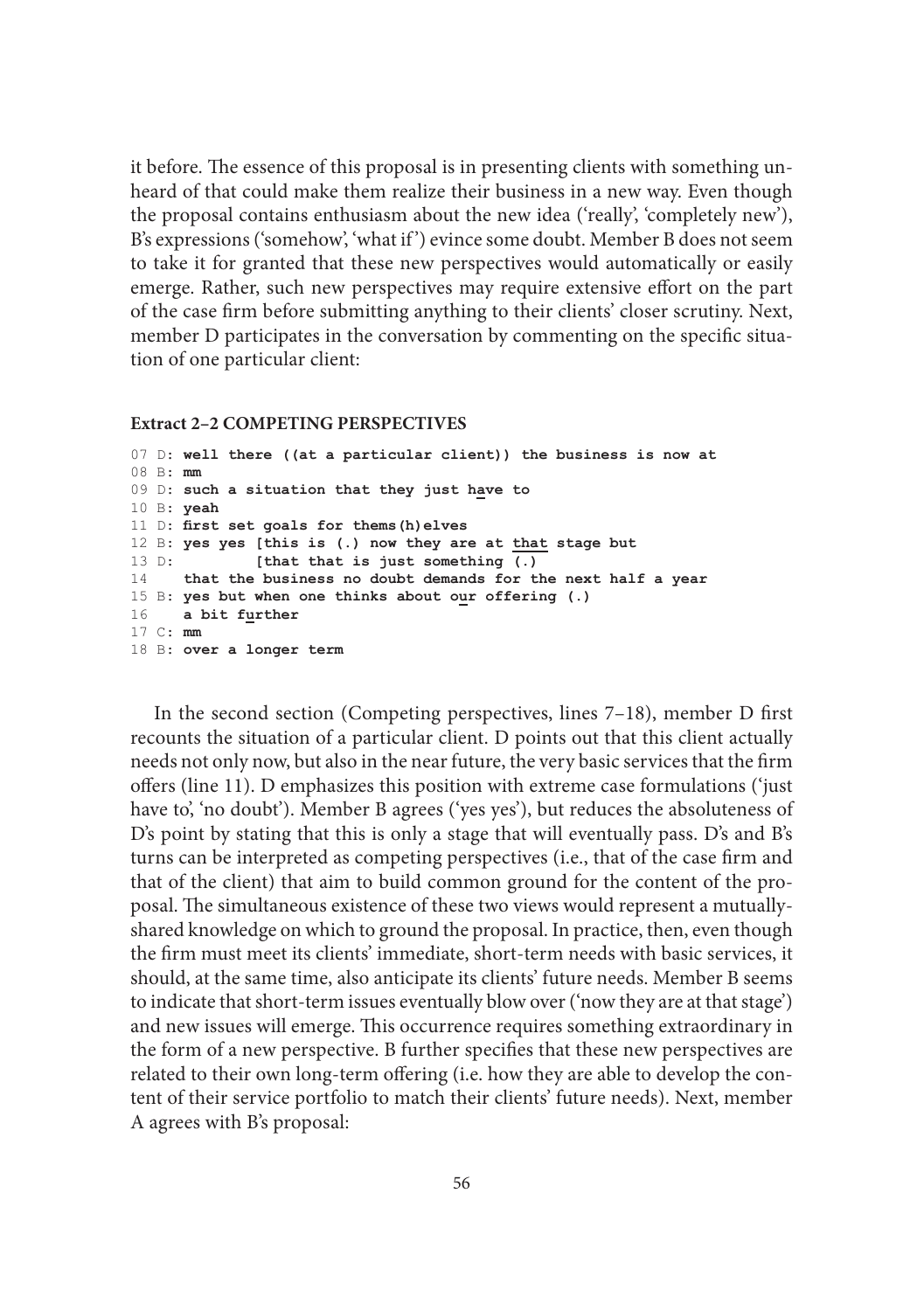#### **Extract 2–3 ALIGNMENT/AGREEMENT THROUGH ASSESSMENT**

```
19 A: so I believe that (.) that from this (.) if we get from (.)
     20 this kind of thinking (.) something more for our business
21 so I claim that that could that is something that
22 B: yeah
23 A: no one else
24 B: yeah
25 A: necessarily does
```
In the third section (Alignment/Agreement through assessment, lines 19–25), member A gives credit to B's proposal by assessing it as a way by which the firm could differentiate itself from its competitors ('no one else') and create something new. In addition to offering new ideas to clients, service portfolio development would also serve as a tool to help the firm stand above its competition. Both B and A have thus identified an opportunity in a new kind of thinking that could potentially help their business with respect to its clients and competitors. At this particular moment, however, this opportunity seems quite unclear ('something more our business') and distant ('if', line 19). The discussion continues for some time along these lines (not shown in the transcript). However, the members made no decisions about how to apply these new perspectives even though they agreed on their importance.

From the theoretical perspective of entrepreneurship, Extract 2 can be interpreted to deal with innovativeness. Innovativeness is typically related to the creation of new products and services, but the literature also explicitly mentions other types of newness. These include new administrative techniques, operating technologies and processes, but the array is not limited to these definitions alone [Antoncic & Hisrich] 2003; Covin & Slevin 1989]. Therefore, one can safely view new perspectives as one specific form of innovativeness. The proposal laid out in this extract connects innovativeness in the form of completely new, unprecedented perspectives to service development in particular. The proposal can be interpreted to indicate that, without new perspectives, only short-term client needs can be fulfilled. This would, in the long run, be detrimental to the firm's business and sales efforts. To conclude, the proposals in this and the previous extract dealt with the future activities of the case firm and highlighted the fact that the firm must understand *now* what will happen in the future in order to make that future happen.

# *3.3. Responding to an individual-level sales complaint with a proposal of personal responsibility*

The third proposal addresses individual-level, sales-related complaints. The common feature in this type of proposals in the research material is the idea of personal responsibility as a solution to sales problems. Immediately before Extract 3, the group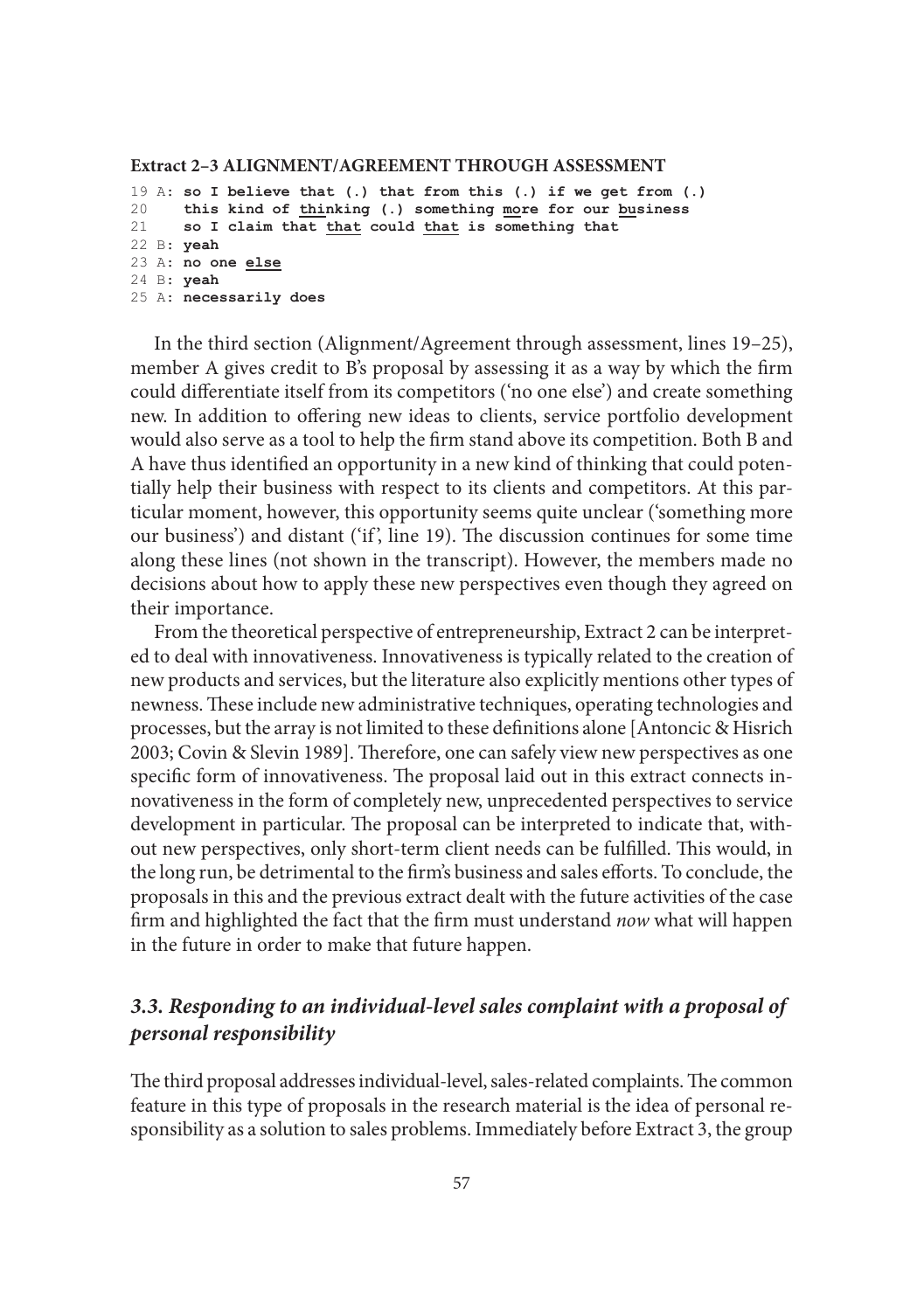had discussed how the firm allocates incoming client projects to the management group members. Member C stated a general rule by explaining that each project is allocated to the person who has the most expertise in that particular field. Member D followed with a question and a complaint:

```
Extract 3 (Meeting 2 1:20:07–1:20:34, all members present)
Extract 3–1 COMPLAINT
```

```
01 D: [has this happened in practice for example international cases
02 I have been awfully seldom in on ca°ses°
03 (3.0)
04 D: #Cli[ent1 I'm not in on#
```
#### **Extract 3–2 TENTATIVE EXPLANATION**

```
05 C: [well I mean
06 (1.0)
07 C: yeah but [one does have to
      08 D: [(together) ()
09 C: in one way or another then [also allocate them ()
10 D: [mm
```
In the first section of this sequence (Complaint, lines  $1-4$ ), member D formulates a cautious (quiet voice, longer pause) personal complaint about not having participated in client projects that concern international cases. Although these cases would fall within D's area of expertise, D has nevertheless not taken part in them. Member D further emphasizes this stance by referring, in a slightly ironic tone of voice, to a specific client firm ("Client1") that actually bought this type of project from the case firm. Instead of D, however, someone else was responsible for the project. No one joins the complaining activity, and D thus fails to receive affiliation from others. Affiliation could, in fact, be problematic because D's complaint can also be interpreted as assigning blame for the formulated state of affairs [Heinemann & Traverso 2009].

In the second section (Tentative explanation, lines 5–10), member C explains in a slightly hesitant manner (hesitation tokens, a short pause) that one must distribute the projects 'in one way or another'. Such hesitation is understandable because D's claim contradicts what C just said earlier about the general allocation rule (i.e. allocation seems, in this case, to have occurred on some other grounds). D, in fact, withholds acceptance of this explanation ('mm'). Thereafter, a turn-taking competition ensues (not shown in the transcript). Member A emerges as the winner and continues the discussion:

**Extract 3–3 PROPOSAL**

```
15 A: I I would somehow like to emphasize that
16 well one should also consider it from the perspective that (.)
```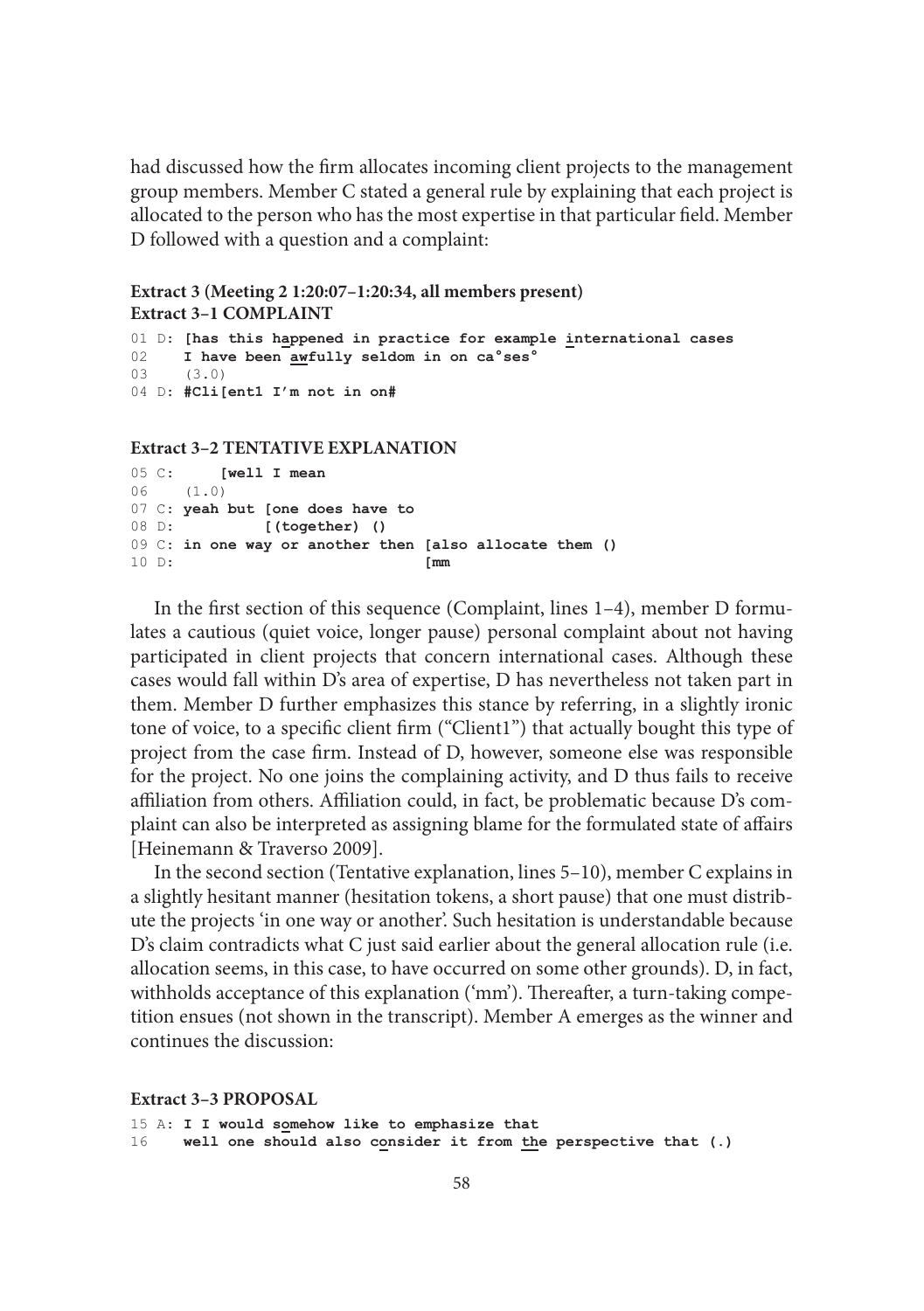```
17 that ah (.) when there are areas with which (.)
18 one i- is #frustrated# or there are areas
19 that are not handled well (.) so one should think about it (.)
20 ll- like #from that persp-# that
21 \ltimeswhat (.) can I (.) and what can <u>we</u> (.) \text{Id}_2 > 22 F:
22 F: [mm
23 A: about it
```
#### **Extract 3–4 AGREEMENT**

24 F: **#ye[°s°#**

In the third section (Proposal, lines 15–23), rather than affiliate with the complaint, member A formulates a solution to D's complaint. In that formulation, A first invites the other members to consider the complaint from a different perspective. Thereafter, A introduces the called-for different perspective by reformulating D's complaint as frustration and general discontent about work not properly done. After these preparatory comments, A produces the actual solution proposal, marked very strongly by slower speech and several points of emphasis (line 21). A recommends that whenever members think something needs to be done differently, they should consider what they could do themselves to improve the situation. Member A thus attributes the responsibility for solving potential problems to each management group member. Despite A's careful formulations (conditional verb forms and softeners, such as 'I would somehow like to'), some reproach to the other members can be heard in the tone of voice. In the fourth section (Agreement, line 24), member F emphatically agrees with A's proposal. A then offers an example of what the proposal could mean in practice:

#### **Extract 3–5 PRACTICAL EXAMPLE**

```
25 A: [so if I think about for example these international cases (.)
26 so (.) we have (.) an awfully good list of (.) these (.)
27 potential clients that no one has called ↓through (.)
28 international cases could e- even be coming up if (.)
29 if somebody #just called them through# (.)
```
In the fifth section (Practical example, lines 25–29), member A introduces a concrete illustration that directly targets D's complaint about international projects. A refers to an existing list of potential clients that need to be gone through. If one wants to work with international projects, phoning these clients would be one way to find *new* projects of this type. In other words, complaining about *old* projects is unnecessary because new ones can be found if only 'somebody' (maybe D; line 29) would call to find out. It is also worth noting that this concrete example also serves to divert the talk away from the project allocation rule that, at least in D's case, seems to have been violated. Member A bypasses the initial problem and solves D's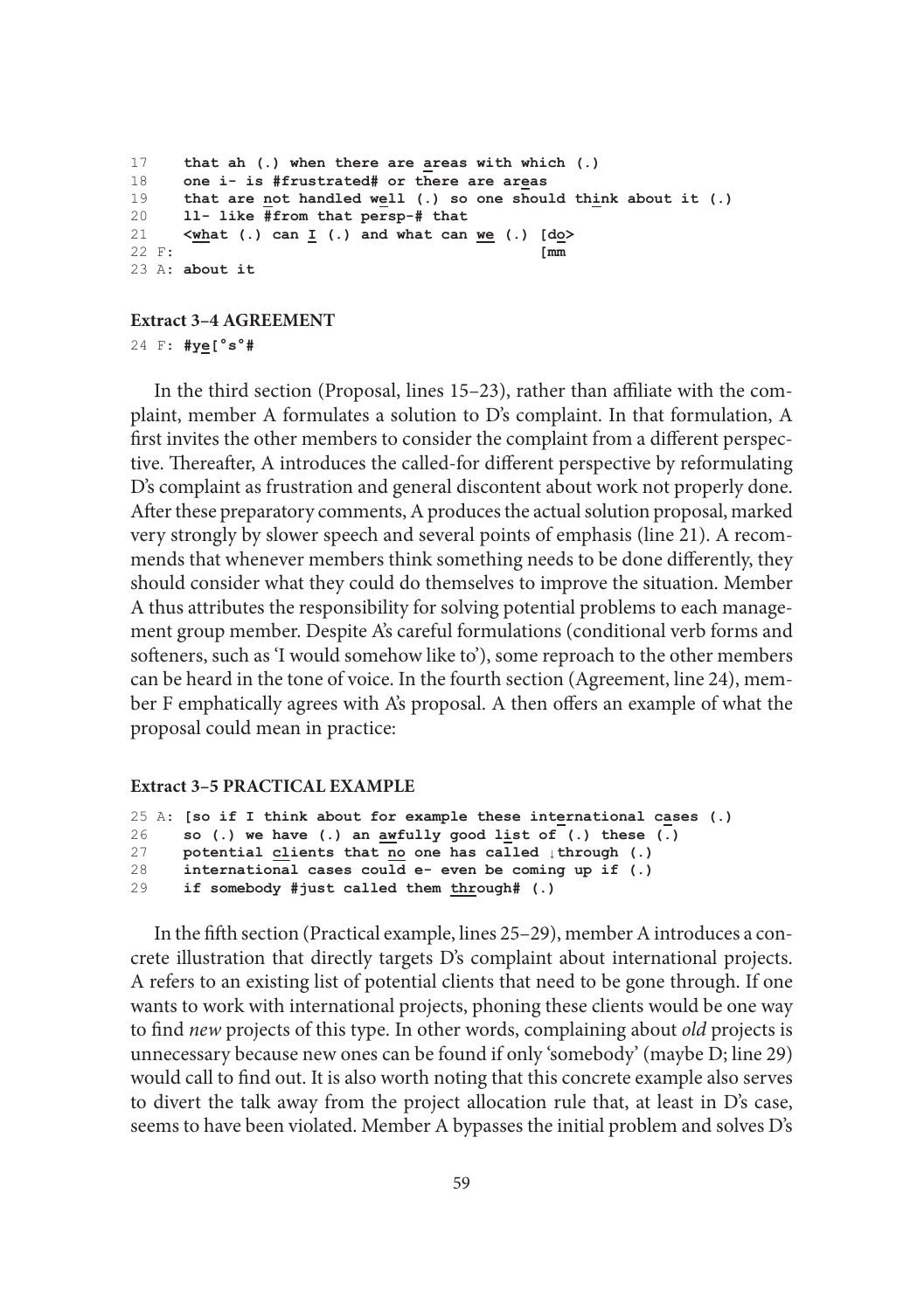complaint by implicitly proposing that  $D$  take the initiative in finding new projects of interest. After the practical example, D continues and puts forward another personal complaint to which A responds with another recommendation of personal responsibility (not shown in the transcript). Member A reinforces the proposal with a practical example that entails the idea of simply asking colleagues for permission to join in on their client projects. Member D offers no comment, but B agrees with the proposal. Member E, however, explicitly rejects it:

#### **Extract 3–6 REJECTION**

```
81 E: no but yea but there is this thing here (.) also
82 that i- if one asks just as I have many times sai-
       ((6 lines removed))
89 I have talked about it for a year but I have not been allowed ↓in
      ((2 lines removed))
92 so that it doesn't happen just by asking .hh (.) n: it doesn't
```
In the sixth section (Rejection, lines 81–92), member E rejects A's proposal because, according to E, it has proved ineffective in practice. Member E claims to have behaved according to the proposed action on many occasions ('for a year'), but has so far met with refusal. At this, members E and A continue their argument, which quickly dies down, however, and ends with a short silence (not shown in the transcript). Thereafter, the discussion moves on to other topics.

From the theoretical perspective of entrepreneurship, Extract 3 can be interpreted to deal with autonomy. Autonomy is defined as the independent action of an individual or team in bringing forth an opportunity and carrying it through to completion [Lumpkin & Dess 1996]. A firm should support the efforts of independently working individuals and teams that make decisions on their own about what business opportunities to pursue, regardless of organizational constraints [Lumpkin, Cogliser & Schneider 2009]. These initiatives should play a major role when the firm identifies and selects suitable opportunities in the marketplace. Member A's proposal can be described as an elaborated recommendation of personal responsibility, supported by practical examples. To move from mere complaining to solving the actual problem behind each complaint, members should take personal responsibility, initiate corrective actions and follow them through to completion. Complaining would be considered undesirable, and negative inferences would color the complaining persons, whereas personal responsibility is considered the proper, routine way of handling unsatisfactory matters.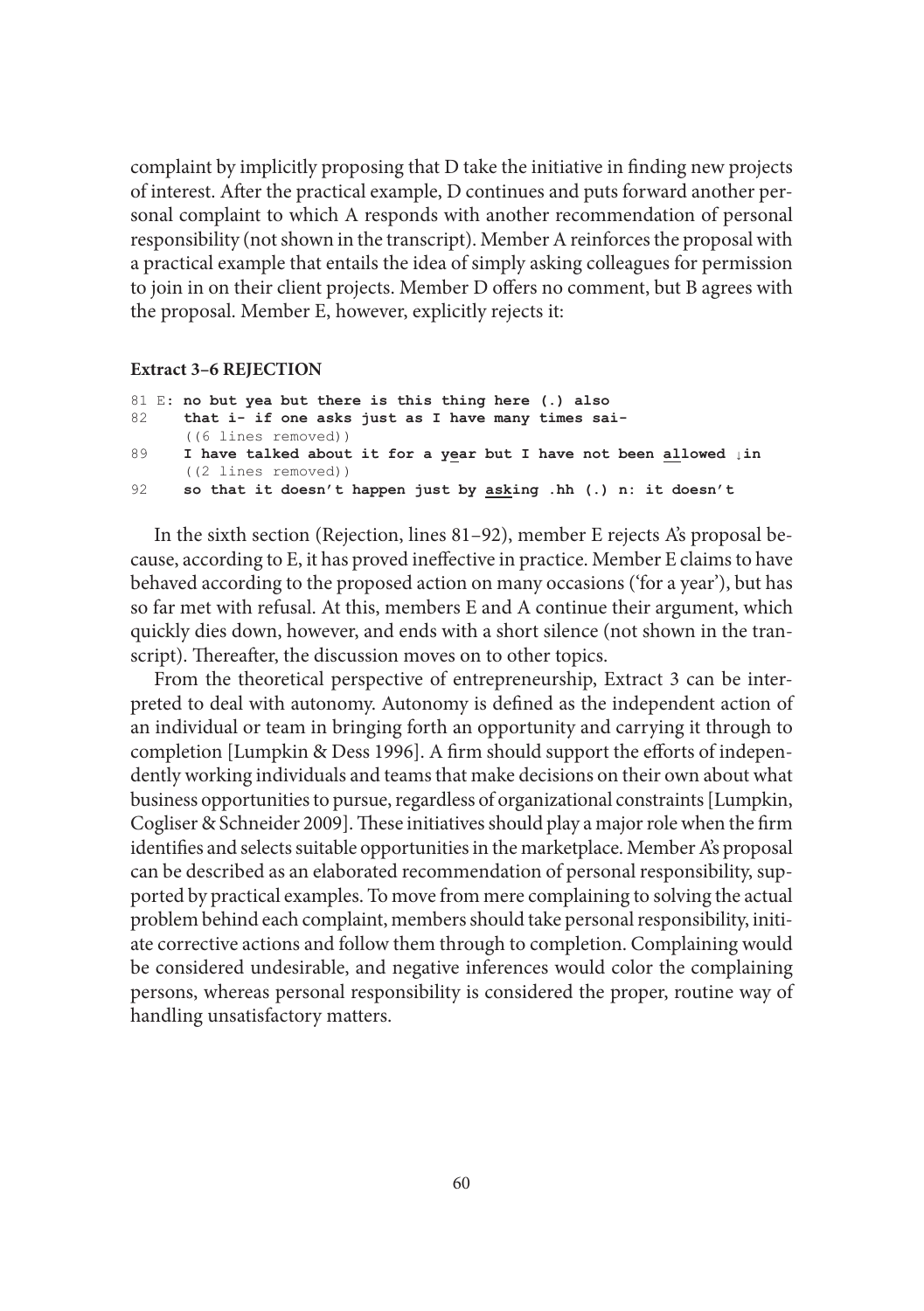# **Summary of the analysis**

Considering all five recordings, the management group members were especially worried about finding ways to increase and improve their sales efforts. Selling can be considered relevant to entrepreneurship because firms normally realize their economic performance through sales activities. In fact, EO research most often operationalizes the effectiveness of EO activities as sales growth and views growth in other dimensions as a result of increased sales [Wiklund 1999; Wales, Gupta & Mousa 2011]. In their meeting discourse, members constructed new entrepreneurial practices to solve the problems they had encountered in selling. These practices included: 1) presenting a proposal to anticipate client needs, 2) presenting a proposal to apply new perspectives to service development, and 3) responding to an individual-level sales complaint with a proposal of personal responsibility.

In the analysis, the content of the proposals was linked to entrepreneurship by means of the theoretical concepts of proactive, innovative and independent action [Antoncic & Hisrich 2003; Lumpkin & Dess 1996, 2001]. Proactiveness in the form of anticipating client needs, innovativeness in the form of generating new unprecedented perspectives, and autonomy in the form of assuming encompassing personal responsibility could, in the view of the management group members, improve the overall success of sales efforts. Compared to the theoretical concepts of proactiveness, innovativeness and autonomy, the members thus gave these dimensions of entrepreneurial behavior a somewhat new interpretation.

The structural process of how the management group members negotiated the new sales practices exemplifies typical decision-making sequences in interaction [Stevanovic 2012]. The departure point for the sales practices was a formulation of a *present* state of affairs based on *past* behavior in sales. These formulations often took on a negative form (i.e. a complaint), such as something the firm or an individual member had *failed* to do (e.g. failing to understand what clients need before clients request it from the firm). Thus, the management group members formulated a *present* problem in sales that required a solution. In order for the *future* state of affairs to improve, the members proposed entrepreneurial practices for selling. They did not treat these practices as an accomplished, ongoing action, but introduced them in the form of proposals which they should begin implementing. However, even though the members seemed to possess discursive tools to build access to commonly-shared ideals of entrepreneurship and to agree on some of the practices, they made no formal commitment to the proposed practices.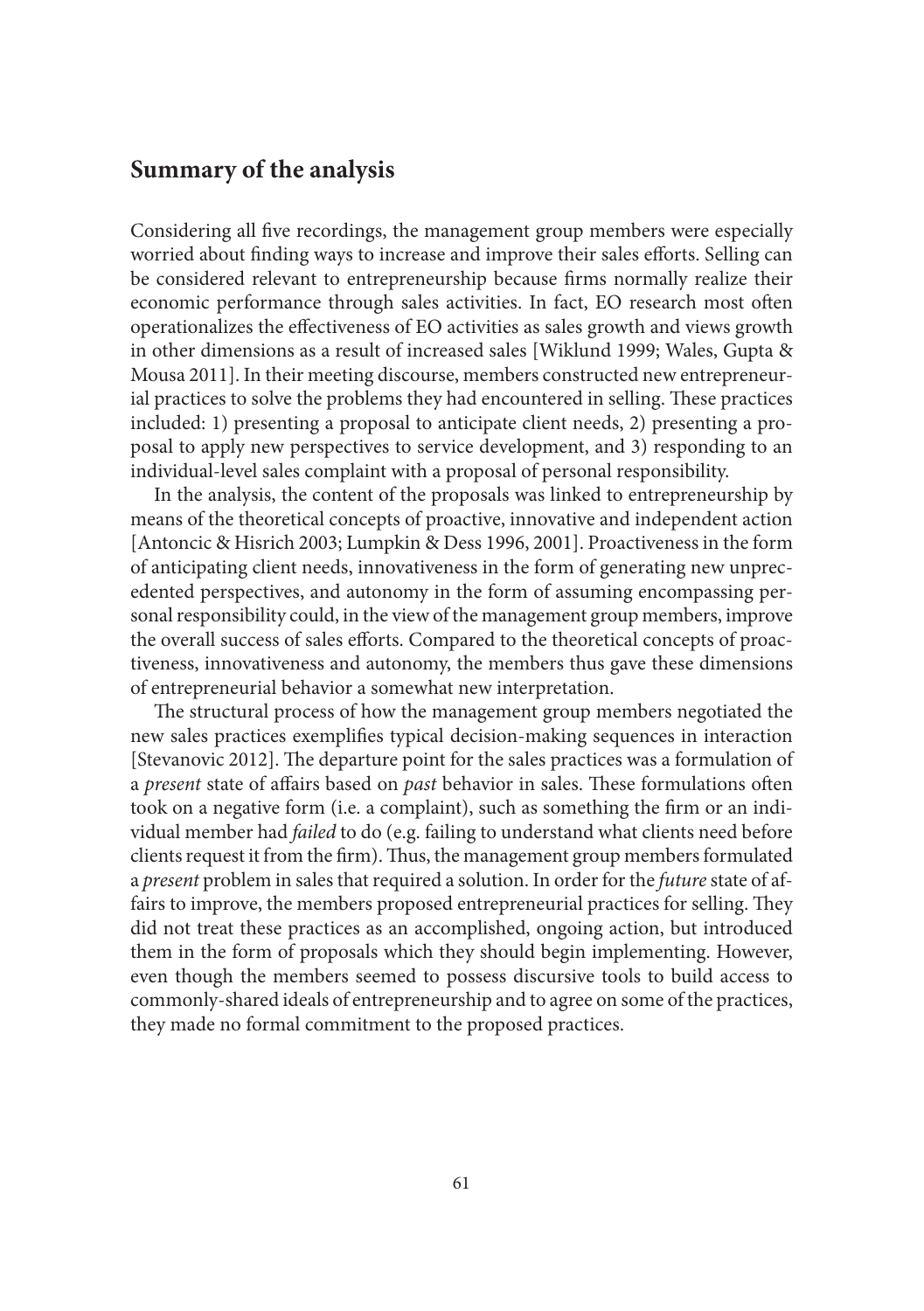# **Discussion**

The findings of this study suggest that collaborative decision-making about new practices to solve jointly-acknowledged, performance-related problems may be particularly relevant in the emergent stages of entrepreneurship. New practices may initially be discussed and decided on in response to organizational problems that impede firms to reach their economic goals. The process of transforming outdated and ineffective current practices into new entrepreneurial ones may represent a means to implement strategic, firm-level entrepreneurial ideals into everyday operation. These transformation processes typically take place in meeting interaction.

The findings further indicate that entrepreneurship, like any other organizational phenomenon, may be founded on a decision-making process of proposals, access, agreement and commitment. In order to become effective, entrepreneurship may require and be founded on a continuous line of decisions in which organizational members negotiate new practices and concrete details of entrepreneurship, and try to convince themselves of their utility. These decisions can focus on assessing past behavior, building a shared understanding of entrepreneurial ideals, agreeing on desired future states of affairs and securing wide organizational commitment to common practices on a continuous basis.

As the detailed analysis demonstrated, the decision-making process requires particular conversational subtlety. For example, complaints may be an effective means to assess and problematize past practices but their formulation demands consideration because complainants may not otherwise reach their goal of bringing organizational problems to other participants' attention [see Heinemann & Traverso 2009]. In general, maintaining good working relationships between organizational members may hence be particularly relevant when new practices are being negotiated in interaction. Proposals, for their part, may represent a potent vehicle for participants to negotiate experience-based practices to reach desirable future states. Proposals also place all participants in an equal position to evaluate and commit to the suggested action [see Stevanovic & Peräkylä 2012]. However, if proposals are formulated in explicitly accusatory or declarative manners or unilaterally imposed on other participants, they may fail to meet with agreement and to evoke commitment. In the present research material, this problem seemed to concern the autonomy dimension of entrepreneurship. Complaining about sales problems led to recommendations of personal responsibility that were met also with disagreement and overt rejection, unlike the proposals about innovativeness and proactiveness.

The decision-making sequences described here ended without the participants reaching formal commitment decisions during the five recorded meetings. All decision-making sequences may indeed neither begin nor end within the relatively short time-frame of a single interaction sequence or meeting, or even in several consecutive meetings. This observation can be especially important in complex organizational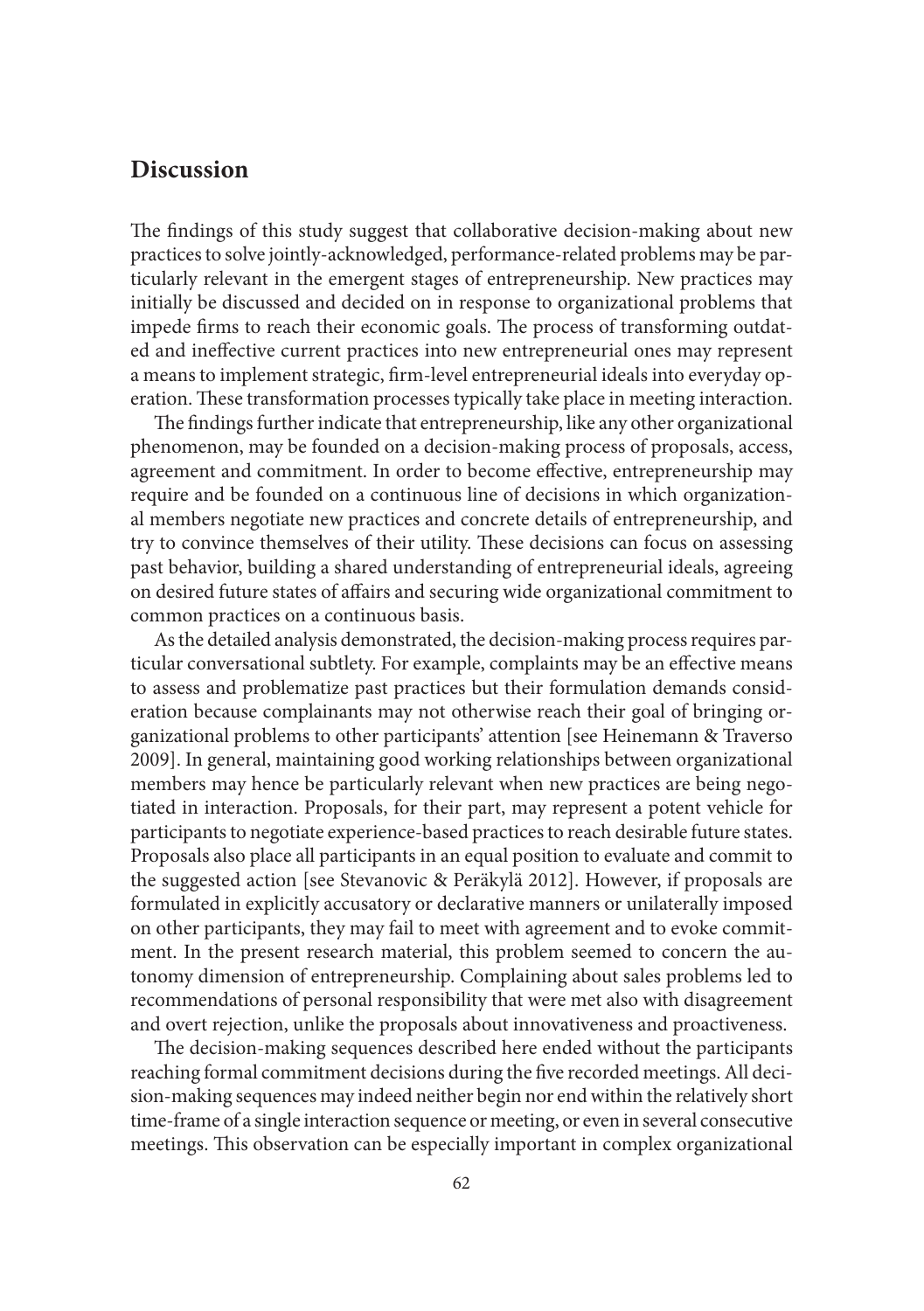phenomena such as entrepreneurship. While the structural joint decision-making process as such may proceed similarly, it can be quite a different matter for organizational members to decide whether to buy a new copy machine to solve printing problems [see Huisman 2001] or to commit to new practices to solve collective firmlevel financial problems. Therefore, a failure to reach commitment decisions offers no reason to assume that entrepreneurship would *not* be a joint decision-making process. In fact, the difficulty to commit to entrepreneurial practices may be the practical stumbling block for organizations interested in improving their financial standing. As this study indicated, organizational members may possess an easy access to shared understandings of entrepreneurial ideals, and even relatively effortlessly acknowledge and agree on the content and benefits of entrepreneurship. The decision-making process can, however, be blocked at the final commitment stage.

Several reasons may explain why commitment decisions were entirely absent from the research material. First, the entrepreneurial practices failed to explain the desired behavior in detail, but remained abstract instead (apart from Extract 3–5). In fact, it may be relatively straightforward to agree on general practices, but quite difficult to commit to them because they leave the particulars open; this can later on lead to arbitrary attributions of responsibility, at least from the perspective of the individual actor. Second, the meeting participants also used the practices in their discourse to steer the conversation away from delicate issues and to avoid directly addressing complaints on a personal level. As a result, the argumentative purposes for which entrepreneurial ideals are used in interaction may represent an obstacle to commitment. Third, some dimensions of entrepreneurship may be too dilemmatic to be easily oriented to as self-evident ideals. In this study, the autonomy dimension seemed to occupy such a position. Finally, autonomous action allows for individual members pursuing opportunities to make decisions on their own [Lumpkin, Cogliser & Schneider 2009]. Therefore, they are also free to decide *not* to do something, as in choosing *not* to commit to collective practices.

This study further indicates that access, agreement and commitment are contingent on those organizational members who presumably behave according to new practices in their work. This was the case in the case firm because all management group members also worked as salespersons and were therefore targets of the newly-formulated practices. In order for entrepreneurship to actually emerge, however, the relevant individuals may need to participate in discussions which build common ground for entrepreneurial ideals and define the details of desired entrepreneurial behavior. In these discussions, some participants may assume the position of defining the desired behavior while others co-participate by agreeing, rejecting, assessing, contesting and reformulating this behavior, and steering the proposal actively towards a decision. In fact, permitting competing perspectives and subsequent versions of current and future states to emerge may help organizations gain wider support for new practices. Further, participation in joint decision-making that is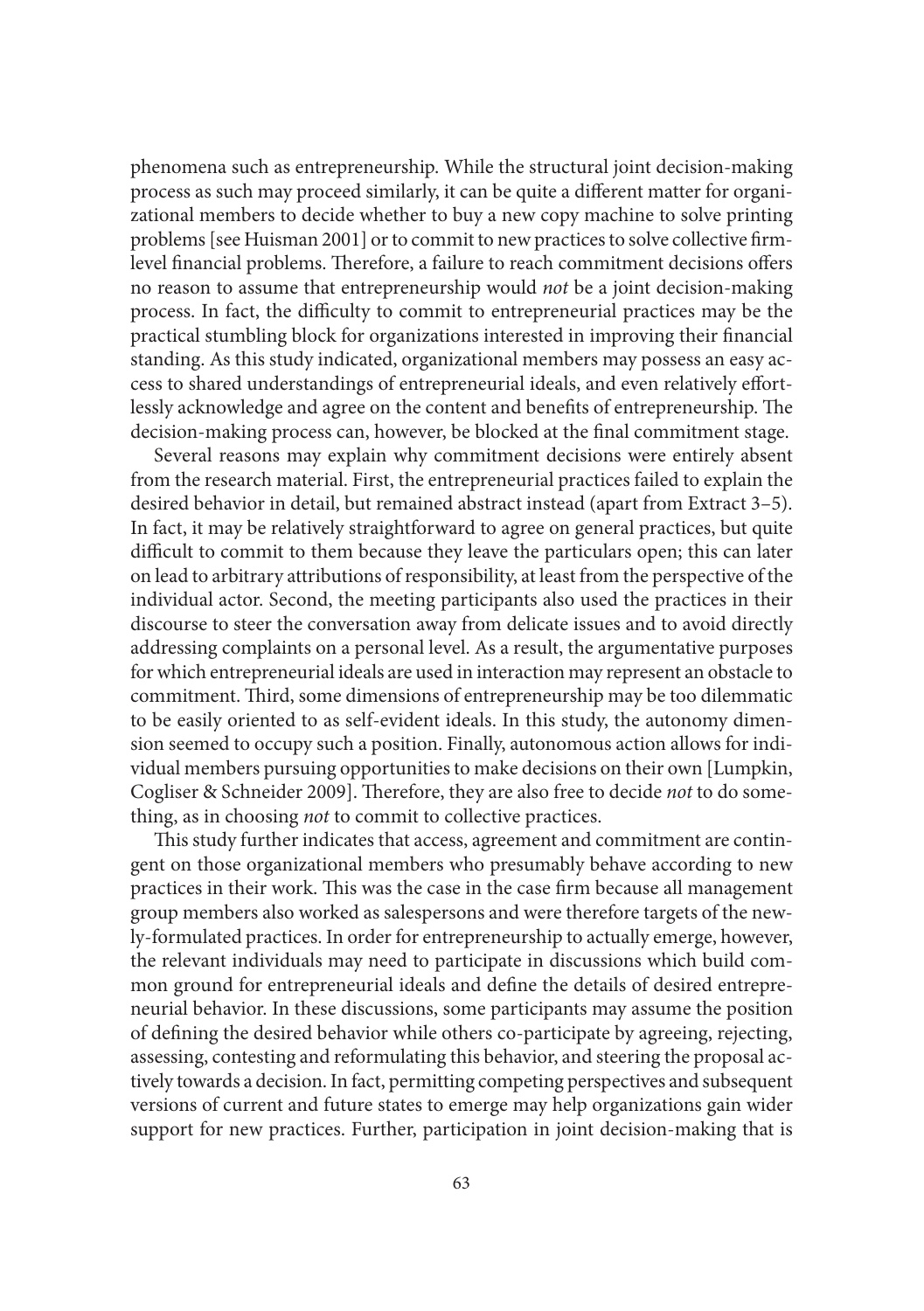allowed to extend over several meetings may be essential for agreement because, without them, commitment may also be wanting.

The present study demonstrated one process by which new practices were negotiated in meeting interaction, but obviously offered no exhaustive description of other types of processes that may exist in the everyday realities of other firms. The findings are, however, one possible interpretation of the research material and are thus generalizable as a *possibility* for other business service organizations. The generalizability of possibilities is a view taken by social scientists to explain the validity of qualitative research in social interaction [Peräkylä 2004].

In conclusion, the findings of this study conceptualize the emergence of entrepreneurship as a four-stage, joint decision-making process of proposal, access, agreement and commitment. In this process, complaints problematize past practices and proposals construct experience-based solutions to reach desirable outcomes. Future research could continue examining entrepreneurship in interaction situations in order to understand how and why especially the commitment stage of the decision-making process may be wanting. These new perspectives could in turn yield a deeper insight into the practical obstacles that organizations face before they can commit to entrepreneurial actions.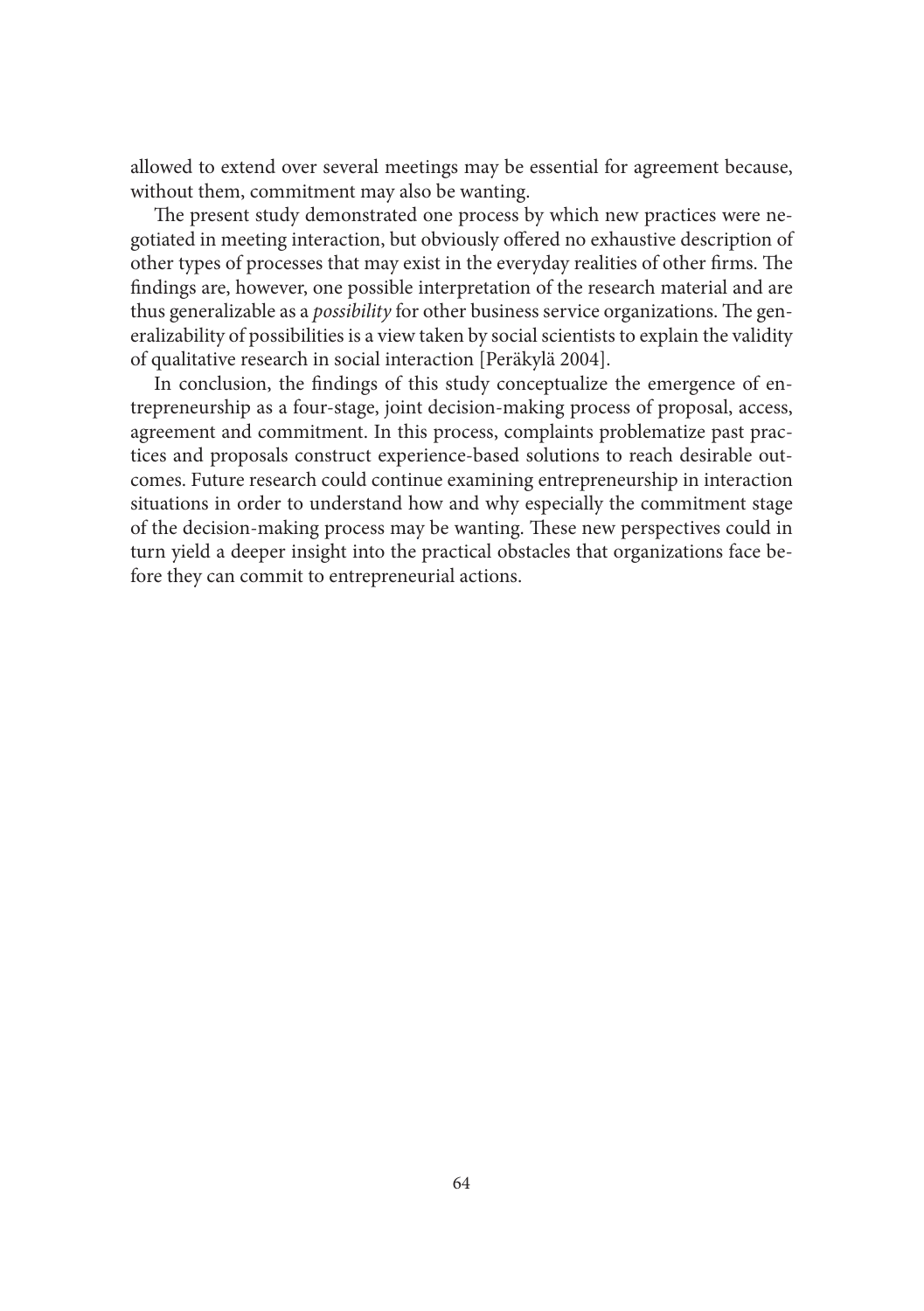### *References*

- Antoncic, B., Hisrich, R.D., 2003, *Clarifying the Intrapreneurship Concept*, Journal of Small Business and Enterprise Development, vol. 10(1), pp. 7–24.
- Asmuß, B., Svennevig, J., 2009, *Meeting Talk: An Introduction*, Journal of Business Communication, vol. 46(1), pp. 3–22.
- Billig, M., 1999, *Whose Terms? Whose Ordinariness? Rhetoric and Ideology in Conversation Analysis*, Discourse & Society, vol. 10(4), pp. 543–582.
- Boden, D., 1994, *The Business of Talk. Organizations in Action*, Cambridge, Polity Press.
- Covin, J.G., Slevin, D.P., 1989, *Strategic Management of Small Firms in Hostile and Benign Environments*, Strategic Management Journal, vol. 10(1), pp. 75–87.
- Covin, J.G., Slevin, D.P., 1991, *A Conceptual Model of Entrepreneurship as Firm Behavior*, Entrepreneurship Theory and Practice, vol. 16(1), pp. 7-25.
- Davidsson, J., 1984, *Subsequent Versions of Invitations, Offers, Requests, and Proposals Dealing with Potential or Actual Rejection*, in: Atkinson, J.M., Heritage, J. (eds.), *Structures of Social Action: Studies in Conversation Analysis*, Cambridge, Cambridge University Press.
- Drew, P., Heritage, J., 1992, *Analyzing Talk at Work: An Introduction*, in: Drew, P., Heritage, J. (eds.), *Talk at Work: Interaction in Institutional Settings*, Cambridge, Cambridge University Press.
- Edwards, D., 2000, *Extreme Case Formulations: Softeners, Investment, and Doing Nonliteral*, Research on Language and Social Interaction, vol. 33(4), pp. 347–373.
- Edwards, D., 2005, *Moaning, Whinging and Laughing: The Subjective Side of Complaints*, Discourse Studies, vol. 7(1), pp. 5–29.
- Gunnarsson, M., 2006, *Group Decision-Making: Language and Interaction*, Gothenburg Monographs in Linguistics 32, Gothenburg, Sweden, University of Gothenburg.
- Heinemann, T., Traverso, V., 2009, *Complaining in Interaction*, Journal of Pragmatics, vol. 41(12), pp. 2381–2384.
- Houtkoop, H., 1987, *Establishing Agreement: An Analysis of Proposal-Acceptance Sequences,* Dordrecht, NL, Foris Publications.
- Houtkoop-Steenstra, H., 1990, *Accounting for Proposals*, Journal of Pragmatics, vol. 14(1), pp. 111–124.
- Huisman, M., 2001, *Decision-making in Meetings as Talk-in-interaction*, International Studies of Management & Organization, vol. 31(3), pp. 69–90.
- Ireland, R.D., Covin, J.G., Kuratko, D.F., 2009, *Conceptualizing Corporate Entrepreneurship Strategy*, Entrepreneurship Theory and Practice, vol. 33(1), pp. 19-46.
- Kuratko, D.F., 2009, *The Entrepreneurial Imperative of the 21st Century*, Business Horizons, vol. 52(5), pp. 421–428.
- Lumpkin, G.T., Cogliser, C.C., Schneider, D.R., 2009, *Understanding and Measuring Autonomy: An Entrepreneurial Orientation Perspective*, Entrepreneurship Theory and Practice, vol. 33(1), pp. 47–69.
- Lumpkin, G.T., Dess, G.G., 1996, *Clarifying the Entrepreneurial Orientation Construct and Linking it to Performance*, Academy of Management Review, vol. 21(1), pp. 135–172.
- Lumpkin, G.T., Dess, G.G., 2001, *Linking Two Dimensions of Entrepreneurial Orientation to Firm Performance: Moderating Role of Environment and Industry Life Cycle*, Journal of Business Venturing, vol. 16(5), pp. 429–451.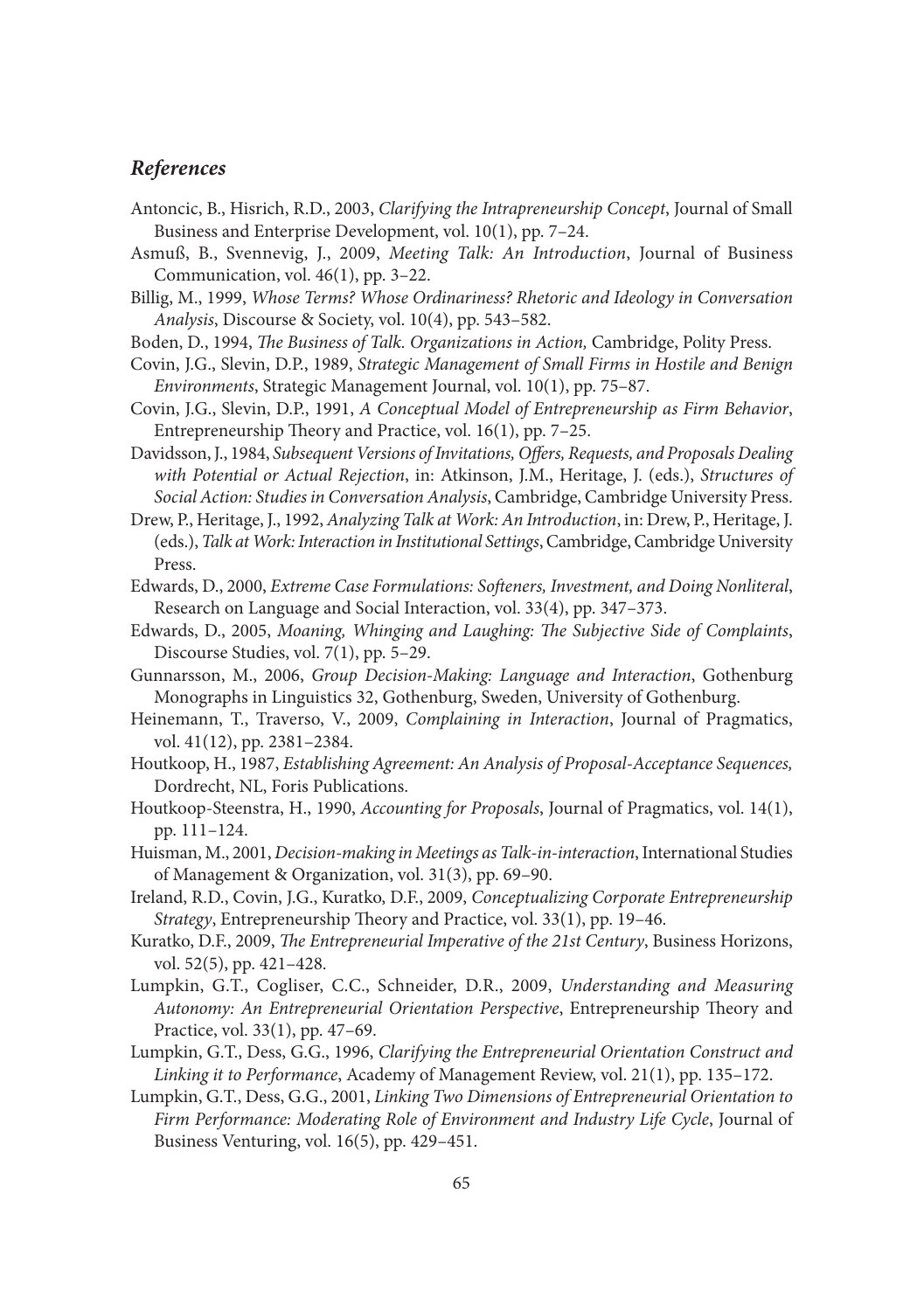- Miller, D., 2011, *Miller (1983) Revisited: A Refl ection on EO Research and Some Suggestions for the Future*, Entrepreneurship Theory and Practice, vol. 35(5), pp. 873-894.
- Peltola, S., 2012, *Can an Old Firm Learn New Tricks? A Corporate Entrepreneurship Approach to Organizational Renewal*, Business Horizons, vol. 55(1), pp. 43–51.
- Peräkylä, A., 2004, *Reliability and Validity in Research Based on Naturally Occurring Social*  Interaction, in: Silverman, D. (ed.), *Qualitative Research: Theory*, *Method and Practice*, London, Sage.
- Pomerantz, A., 1984a, *Agreeing and Disagreeing with Assessments: Some Features of Preferred/ Dispreferred Turn Shapes*, in: Atkinson, J.M., Heritage, J. (eds.), *Structures of Social Action: Studies in Conversation Analysis*, Cambridge, Cambridge University Press.
- Pomerantz, A., 1984b, *Pursuing a Response*, in: Atkinson, J.M., Heritage, J. (eds.), *Structures of Social Action: Studies in Conversation Analysis*, Cambridge, Cambridge University Press.
- Pomerantz, A., 1986, *Extreme Case Formulations: A Way of Legitimizing Claims*, Human Studies, vol. 9(2&3), pp. 219–229.
- Rauch, A., Wiklund, J., Lumpkin, G.T., Frese, M., 2009, *Entrepreneurial Orientation and Business Performance: An Assessment of Past Research and Suggestions for the Future*, Entrepreneurship Theory and Practice, vol. 33(3), pp. 761-787.
- Stevanovic, M., 2012, *Establishing Joint Decisions in a Dyad*, Discourse Studies, vol. 14(6), pp. 1–25.
- Stevanovic, M., Peräkylä, A., 2012, *Deontic Authority in Interaction: The Right to Announce*, *Propose, and Decide*, Research on Language and Social Interaction, vol. 45(3), pp. 297–321.
- Steyaert, C., 1997, *A Qualitative Methodology for Process Studies of Entrepreneurship*, International Studies of Management & Organization, vol. 27(3), pp. 13–33.
- Steyaert, C., 2007, 'Entrepreneuring' as a Conceptual Attractor? A Review of Process Theories *in 20 Years of Entrepreneurship Studies*, Entrepreneurship & Regional Development, vol. 19(6), pp. 453–477.
- Wales, W.J., Gupta, V.K, Mousa, F.-T., 2011, *Empirical Research on Entrepreneurial Orientation: An Assessment and Suggestions for Future Research*, International Small Business Journal, Epub ahead of print, 13 Nov 2011. DOI: 10.11777/0266242611418261.
- Wiklund, J., 1999, *The Sustainability of the Entrepreneurial Orientation–Performance Relationship*, Entrepreneurship Theory and Practice, vol. 24(1), pp. 37-48.